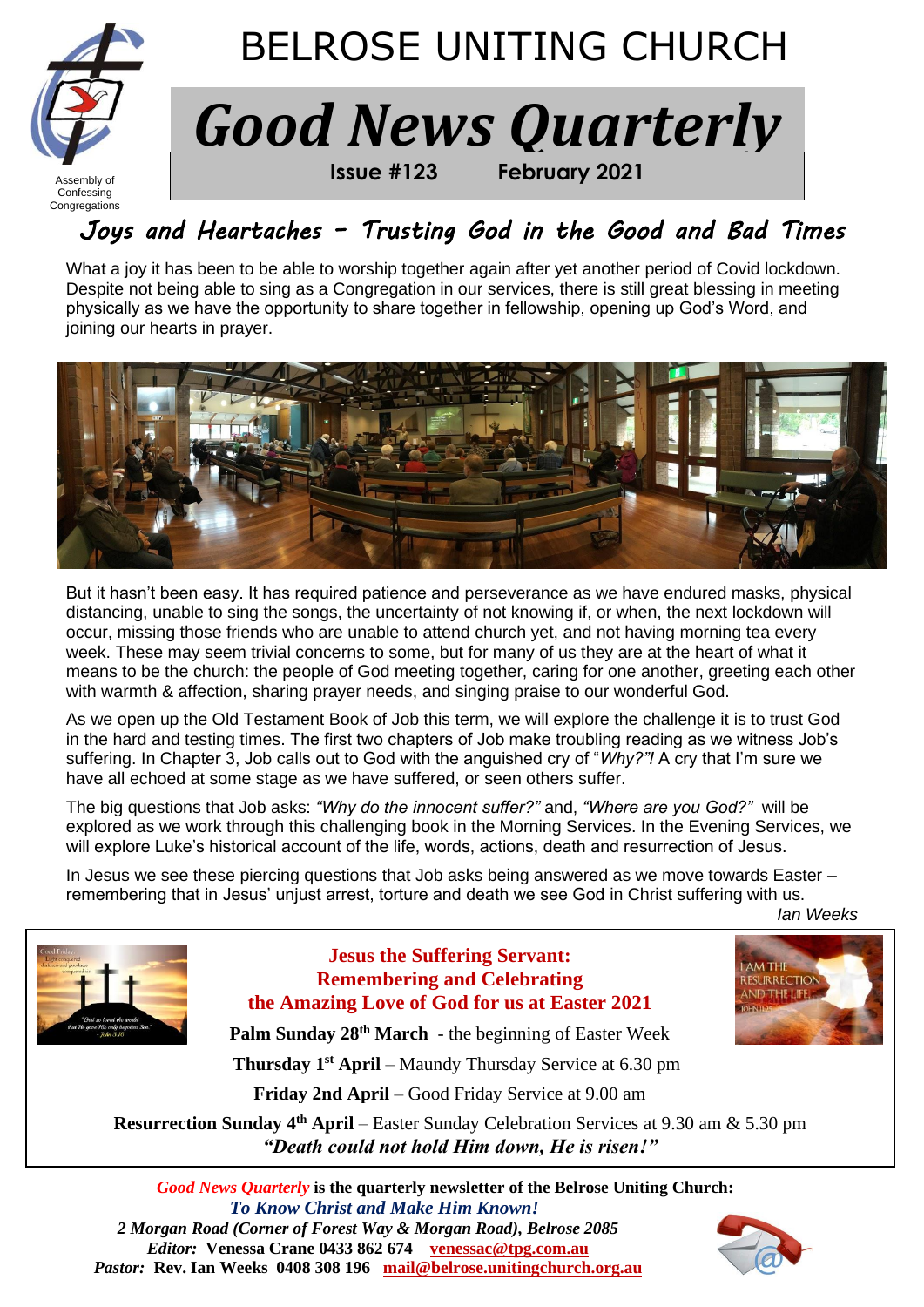#### **Baptism of Paula Piukala**

What a blessing it was to celebrate the baptism of Paula, youngest son of Tim & Lily, on 17th Jan 2021. A wonderful way to usher in brand new year after coming out of Covid lockdown! Thank you to the Piukala families for providing such a wonderful feast of morning tea for us all to enjoy.



Tim, Carlos, Amelia (Mia), Paula, Lily and Sebastian (Loma) Piukala with Paula's baptism cake and gifts of family candles for the congregation.

# **Partnering with Missionaries in the service of the Good News about Jesus**

Recently we have had the opportunity to hear from, and pray for some of our mission partners. Please continue to pray for them as they serve the Lord on our behalf.



**Bruce Cox and Kathy Cummins** serving with **Wycliffe Bible Translators** 



**Bruce & Kathy have finally returned** to Africa - this time: Nigeria!

Please pray for their quarantine and orientation in Jos in February, travel to and help at the Luke Partnership workshop on 8-26 March in Ikom, and their continued Bible translation work in the Iceve language.

Also pray for somewhere for them to live and settle and how to go about the language work from Ogoja after that.

Pray also for them and their families not to be anxious (Ph 4:6).



### **Ministry with First Nations People** at Nungalinya College, Darwin

Wayne Oldfield and Mandy Jones have completed their ten-year service at Nungalinya College in Darwin. Wayne has been one of the Dean of Students (responsible for student welfare), and Mandy has been teaching theological and ministry courses at the College.

Their time in Darwin has been challenging as they work with students who speak languages from many different indigenous communities. But it also been fruitful as they have witnessed students growing in faith and returning to their communities as Christian leaders.

Pray for them as they seek God's leading for the next phase of life after College. You can follow the college on Facebook:

<https://www.facebook.com/nungalinya/>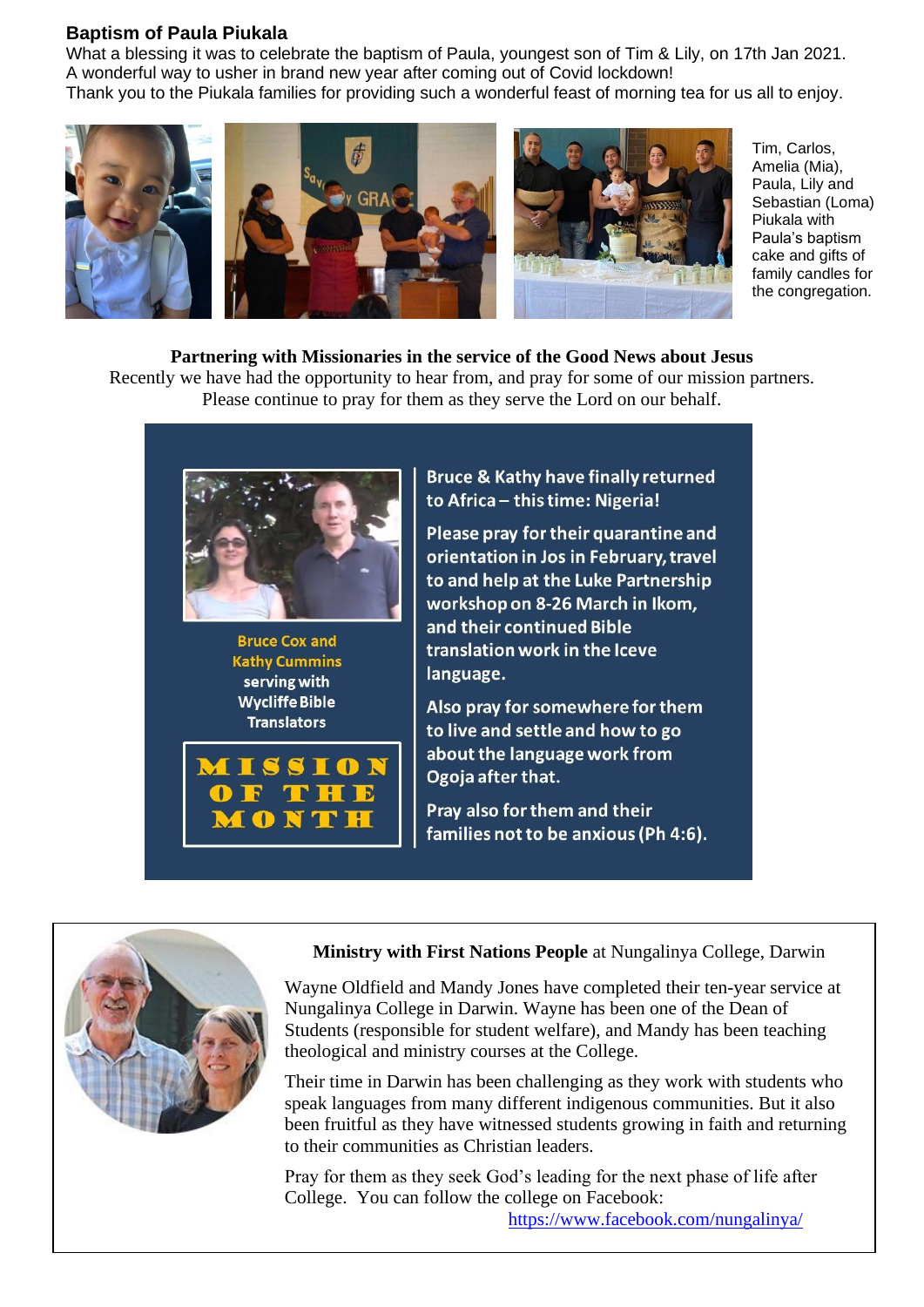## **A Wake-Up Call?**

God is using the internet in wonderful ways to reach new believers and to strengthen those who already know Him. There are many resources available online to answer our questions, dispel our doubts and fears, or reinforce our beliefs. There are also challenges, or words of warning, which God may be issuing to our established church.



In one online video, an ex-Muslim, RaminParsa, shares his journey from Islam to Christianity – from the strict regime of Iran, to the "freedom" of America.

He begins by relating the story of his conversion. Despite a strong love for Allah and a devout Muslim upbringing, a series of sad events in his life left him feeling desolate, depressed and in darkness. He knew of Jesus as simply a person, but his curiosity to learn more came from a television program which miraculously broke through the restrictions in Iran.

Close to suicide, he challenged Jesus to prove His reality. He describes how a huge burden was immediately lifted. Then, he felt "on fire for God", with an

urgency to share his experience. Those around him noticed a huge change. Based on this, most of his family also came to Jesus. It is amazing that God made all of this happen without providing any access to a Bible. With an insatiable appetite, Ramin started looking for the written Word. Christian websites were blocked, but he eventually found the four gospels.

He was living in great danger and, at age nineteen, God led him safely out of the country into Turkey. Here, God took him into a church for the first time. It was totally different from anything he had experienced before. How could worship be so joyful and loving? He was so excited that he could not get enough of it. For the first time, he was able to see and read the rest of the New Testament. Attending services required much effort and risk – gathering wood for heating, walking long distances in the cold and snow, and warding off the threats of attack and closure. Ramin was arrested on several occasions.

Yet the church was vibrant with worship services, Bible Studies and prayer meetings. While he was there, it grew from 50 members to 150 – all ex-Muslims. For these new Christians, the church was vital to their welfare and existence because it was "all they had".

God then worked another miracle by fast-tracking his passage as a refugee to America. Alarmingly, God issued a warning to him on the aircraft – "be careful, do not lose your fire and passion". There had been no such warnings in Iran and Turkey, despite the obvious dangers. God was talking about another threat, and it became immediately obvious when he arrived.

People were very casual about Christianity. It seemed they had never had any real need to rely fully on God - to fall humbly on their knees and pray. There was little reliance on the power of prayer. There was a big reluctance to share the gospel. Even church life was half-hearted. People didn't come if it was raining, or they complained if the service lasted more than an hour. Yet, they would spend long periods at the movies! Buildings were closed for most of the week. People had to be begged to attend worship. They purchased magazines rather than Bibles. They had enough welfare and comforts to satisfy their needs.

Many churches had no fire. This was such a contrast for him. He had experienced God's complete faithfulness in bringing him to belief and then fully sustaining him through so many trials. Even worse, he saw God being taken out of government, schools and public places. The church was also weakening and bending to what the people wanted.

#### Is God sending us a message through the testimony of this man?

He is just one of many who have felt God's power in turning their beliefs completely around. God has worked profound transformations in their lives. We see God producing amazing fruits through such people. His grace has such an impact that they are prepared to give up everything and rely completely on Him. They become strong, dedicated followers. They have an unquenchable hunger to gain more knowledge and share it. They defend their faith with boundless courage and conviction.

Ramin's face glows with joy as he relates his love for Jesus and celebrates the miracle of his new life in Christ. "Hallelujah!" he affirms, over and over, during the accounts of his struggles.

Let us reflect on Ramin's story and ask ourselves - what might we do differently in our church if it was "all we had"? Perhaps there is a "wake-up" call here. Is God saying to His church, "*be careful, do not lose your fire and passion"*?

His website is **www.raminparsa.org**